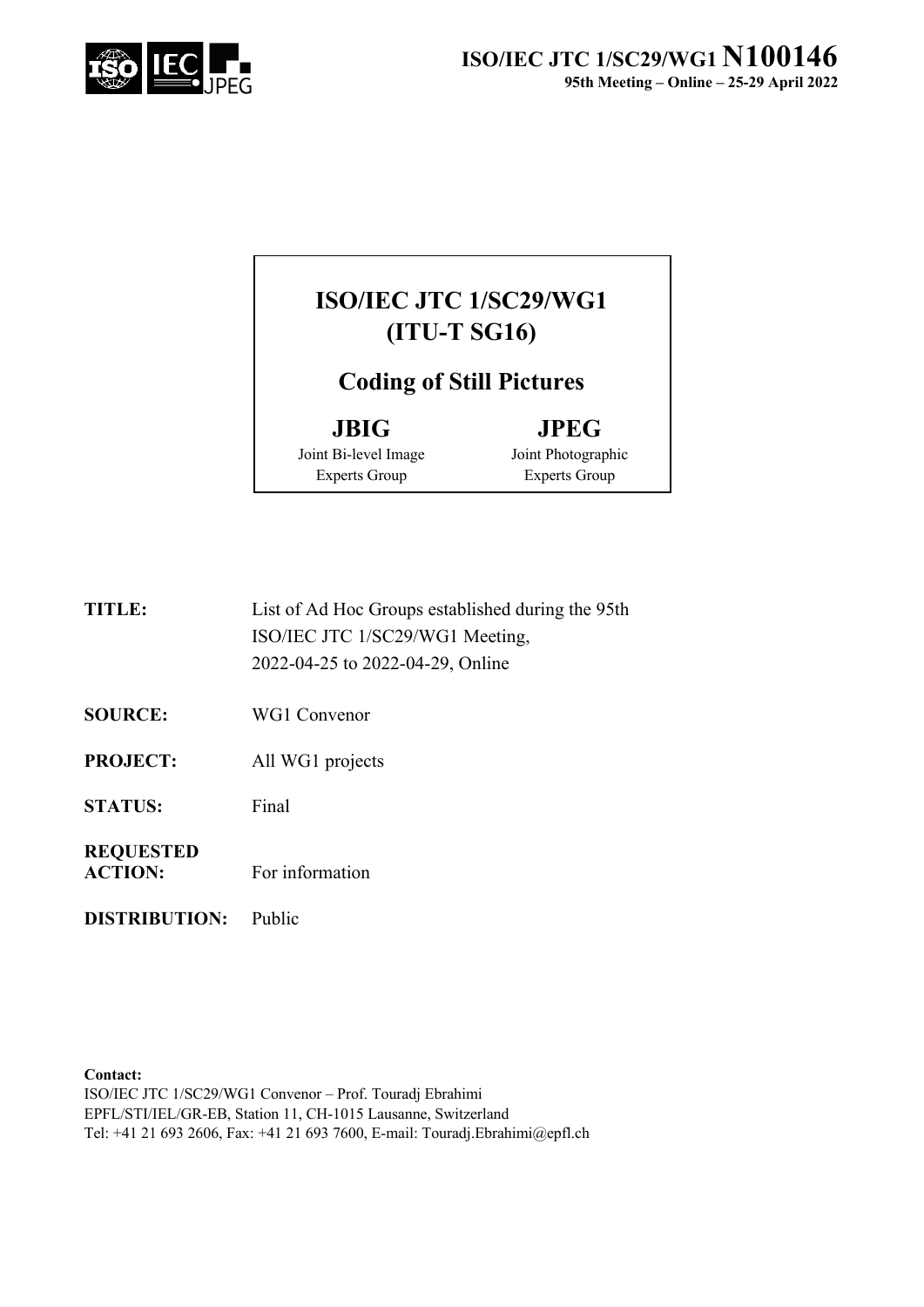

**95th Meeting – Online – 25-29 April 2022**

WG1 approved creation of new Ad Hoc Groups as listed below. Meetings by teleconference or Zoom will be scheduled with appropriate notice and in accordance with existing practices.

- 1. Ad Hoc Group on JPEG Operations
- 2. Ad Hoc Group on Dissemination
- 3. Ad Hoc Group on JPEG Fake Media & NFT
- 4. Ad Hoc Group on Digital Media Storage using DNA
- 5. Ad Hoc Group on JPEG AI
- 6. Ad Hoc Group on JPEG Pleno Point Cloud
- 7. Ad Hoc Group on JPEG GMIS
- 8. Ad Hoc Group on Image Quality Assessment
- 9. Ad Hoc Group on JPEG Pleno Light Field
- 10. Ad Hoc Group on JPEG Pleno Holography
- 11. Ad Hoc Group on JPEG 2000
- 12. Ad Hoc Group on JPEG XS
- 13. Ad Hoc Group on JPEG XL
- 14. Ad Hoc Group on JPEG XT and JPEG Reference Software
- 15. Ad Hoc Group on JPEG Systems

| Subgroup                    | Communication                                                                                                                                                                                                                                                                                                                                                                                                                                                                                                                                                                                                                                                                                                                                                                                                                                                                                                    |
|-----------------------------|------------------------------------------------------------------------------------------------------------------------------------------------------------------------------------------------------------------------------------------------------------------------------------------------------------------------------------------------------------------------------------------------------------------------------------------------------------------------------------------------------------------------------------------------------------------------------------------------------------------------------------------------------------------------------------------------------------------------------------------------------------------------------------------------------------------------------------------------------------------------------------------------------------------|
| <b>Mailing list</b>         | Moderated                                                                                                                                                                                                                                                                                                                                                                                                                                                                                                                                                                                                                                                                                                                                                                                                                                                                                                        |
| <b>Name</b>                 | Ad Hoc Group on JPEG Operations                                                                                                                                                                                                                                                                                                                                                                                                                                                                                                                                                                                                                                                                                                                                                                                                                                                                                  |
| Chair                       | Frederik Temmermans (frederik.temmermans@vub.be)                                                                                                                                                                                                                                                                                                                                                                                                                                                                                                                                                                                                                                                                                                                                                                                                                                                                 |
| Co-chair                    | Tim Bruylants (t.bruylants@intopix.com)                                                                                                                                                                                                                                                                                                                                                                                                                                                                                                                                                                                                                                                                                                                                                                                                                                                                          |
| <b>Mandates/ Objectives</b> | Maintain JPEG website and update content<br>Publish the press release & calling notice on WG1 and SC29 websites<br>$\bullet$<br>Publish 4th JPEG NFT and Fake Media Workshop Proceedings and<br>publish workshop video on YouTube<br>Publish 6th JPEG DNA Workshop Proceedings and publish workshop<br>$\bullet$<br>video on YouTube<br>Discuss future communication strategy<br>Follow up upload status and notification of output documents<br>Remove duplicated output documents in members upload area of 93rd and<br>94th meeting<br>Contact ISO regarding ISO Documents issues<br>Update certificate for ds.jpeg.org<br>$\bullet$<br>Update JPEG Operating Manual, in particular naming conventions<br>Discuss access management to WG1 accounts<br>$\bullet$<br>Extend the 2022 sponsorship program<br>Update website content for JPEG Systems<br>$\bullet$<br>Check SC29 website and update if necessary |
| <b>Deliverables</b>         | <b>Updated JPEG Operating Manual</b><br>$\bullet$                                                                                                                                                                                                                                                                                                                                                                                                                                                                                                                                                                                                                                                                                                                                                                                                                                                                |
| <b>Meetings</b>             | Online AHG meetings on the following dates                                                                                                                                                                                                                                                                                                                                                                                                                                                                                                                                                                                                                                                                                                                                                                                                                                                                       |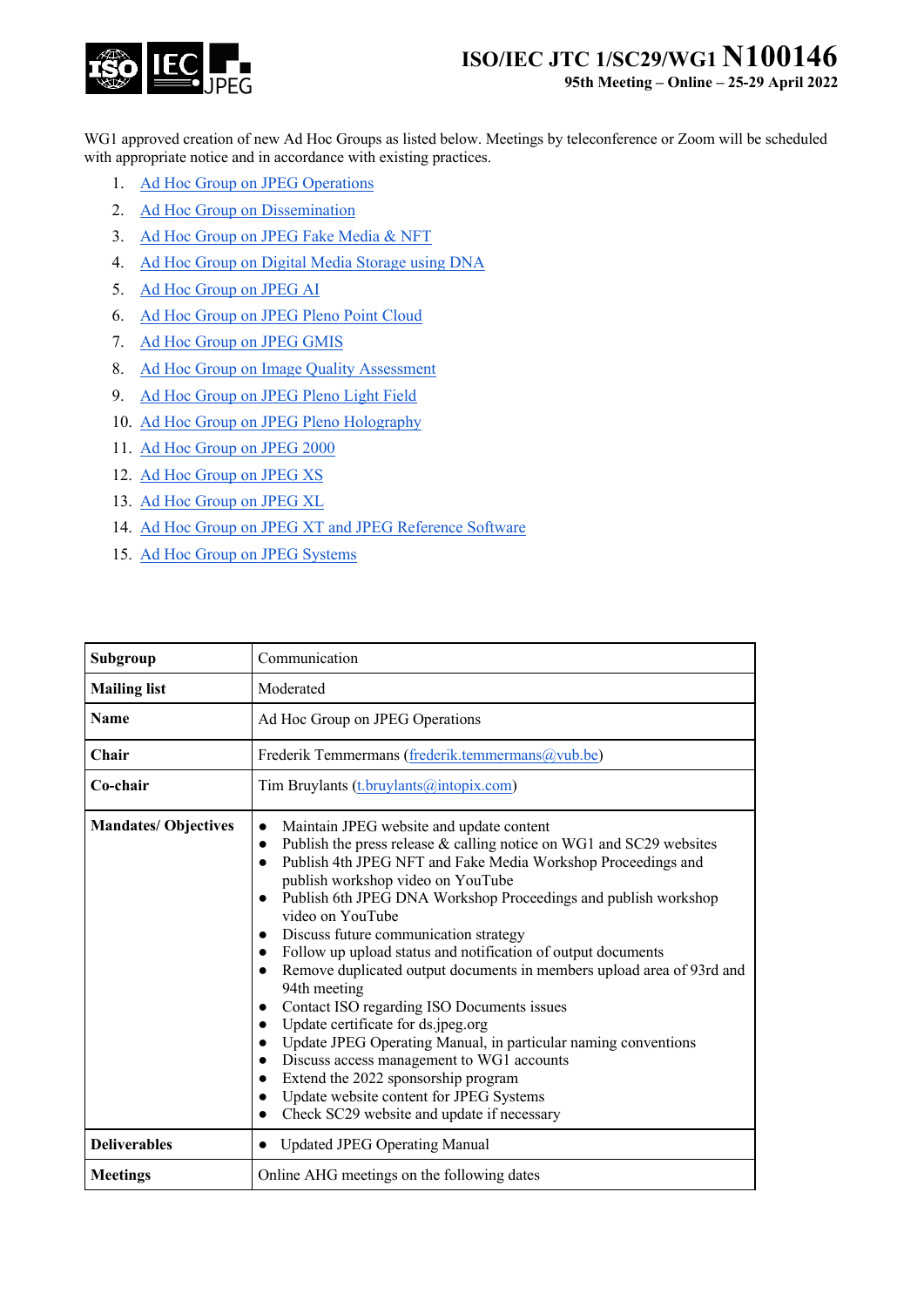

|             | Tuesday 2022-05-24, 07:00-09:30 UTC<br>Tuesday 2022-06-21, 07:00-09:30 UTC<br>Additional online meetings may be scheduled as required with at least a one<br>week's notice. |
|-------------|-----------------------------------------------------------------------------------------------------------------------------------------------------------------------------|
| How to join | Email reflector: jpeg-website<br>To subscribe to the reflector, please visit http://listregistration.jpeg.org or in<br>case of problems contact lists@jpeg.org.             |
|             |                                                                                                                                                                             |

| Subgroup                    | Communication                                                                                                                                                                                                                  |
|-----------------------------|--------------------------------------------------------------------------------------------------------------------------------------------------------------------------------------------------------------------------------|
| <b>Mailing list</b>         | Moderated                                                                                                                                                                                                                      |
| <b>Name</b>                 | Ad Hoc Group on Dissemination                                                                                                                                                                                                  |
| Chair                       | Antonio Pinheiro (pinheiro@ubi.pt)                                                                                                                                                                                             |
| Co-chair                    | Tim Bruylants (t.bruylants@intopix.com)                                                                                                                                                                                        |
| <b>Mandates/ Objectives</b> | Define a set of documents that can be used for JPEG Committee<br>$\bullet$<br>members in dissemination activities.<br>To study the possibility of creating dissemination videos.<br>$\bullet$<br>JPEG overview timeline update |
| <b>Deliverables</b>         | Set of slides for dissemination activities                                                                                                                                                                                     |
| <b>Meetings</b>             | Online AHG meetings as determined by the AHG with at least one week's<br>notice.                                                                                                                                               |
| How to join                 | Email reflector: jpeg-dissemination<br>To subscribe to the reflector, please visit http://listregistration.jpeg.org or in<br>case of problems contact lists $\omega$ jpeg.org.                                                 |

| Subgroup                    | Requirements                                                                                                                                                                                                                                                                                                                                                                                                                                                                                                                                                                                        |
|-----------------------------|-----------------------------------------------------------------------------------------------------------------------------------------------------------------------------------------------------------------------------------------------------------------------------------------------------------------------------------------------------------------------------------------------------------------------------------------------------------------------------------------------------------------------------------------------------------------------------------------------------|
| <b>Mailing list</b>         | Public                                                                                                                                                                                                                                                                                                                                                                                                                                                                                                                                                                                              |
| <b>Name</b>                 | Ad Hoc Group on JPEG Fake Media & NFT                                                                                                                                                                                                                                                                                                                                                                                                                                                                                                                                                               |
| Chair                       | Frederik Temmermans (frederik.temmermans@vub.be)                                                                                                                                                                                                                                                                                                                                                                                                                                                                                                                                                    |
| Co-chair                    | Sabrina Caldwell (sabrina.caldwell@anu.edu.au)                                                                                                                                                                                                                                                                                                                                                                                                                                                                                                                                                      |
| <b>Mandates/ Objectives</b> | Disseminate and distribute the Final Call for Proposals on JPEG Fake<br>Media<br>Study the documents of ITU-T SG16 Q22 and prepare a liaison response.<br>Continue identifying, describing and documenting use cases and<br>$\bullet$<br>requirements for NFTs focused on digital media types and applications<br>relevant to JPEG<br>Update the Draft Use Cases and Requirements for JPEG NFT document<br>Organize 5th JPEG NFT and Fake Media Workshop prior to the 96th<br>$\bullet$<br><b>JPEG</b> meeting<br>Identify and invite stakeholders from academia, industry, end-user<br>communities |
| <b>Deliverables</b>         | Proposed updates to "Use Cases and Requirements for JPEG NFT"<br>5th JPEG NFT and Fake Media Workshop Proceedings                                                                                                                                                                                                                                                                                                                                                                                                                                                                                   |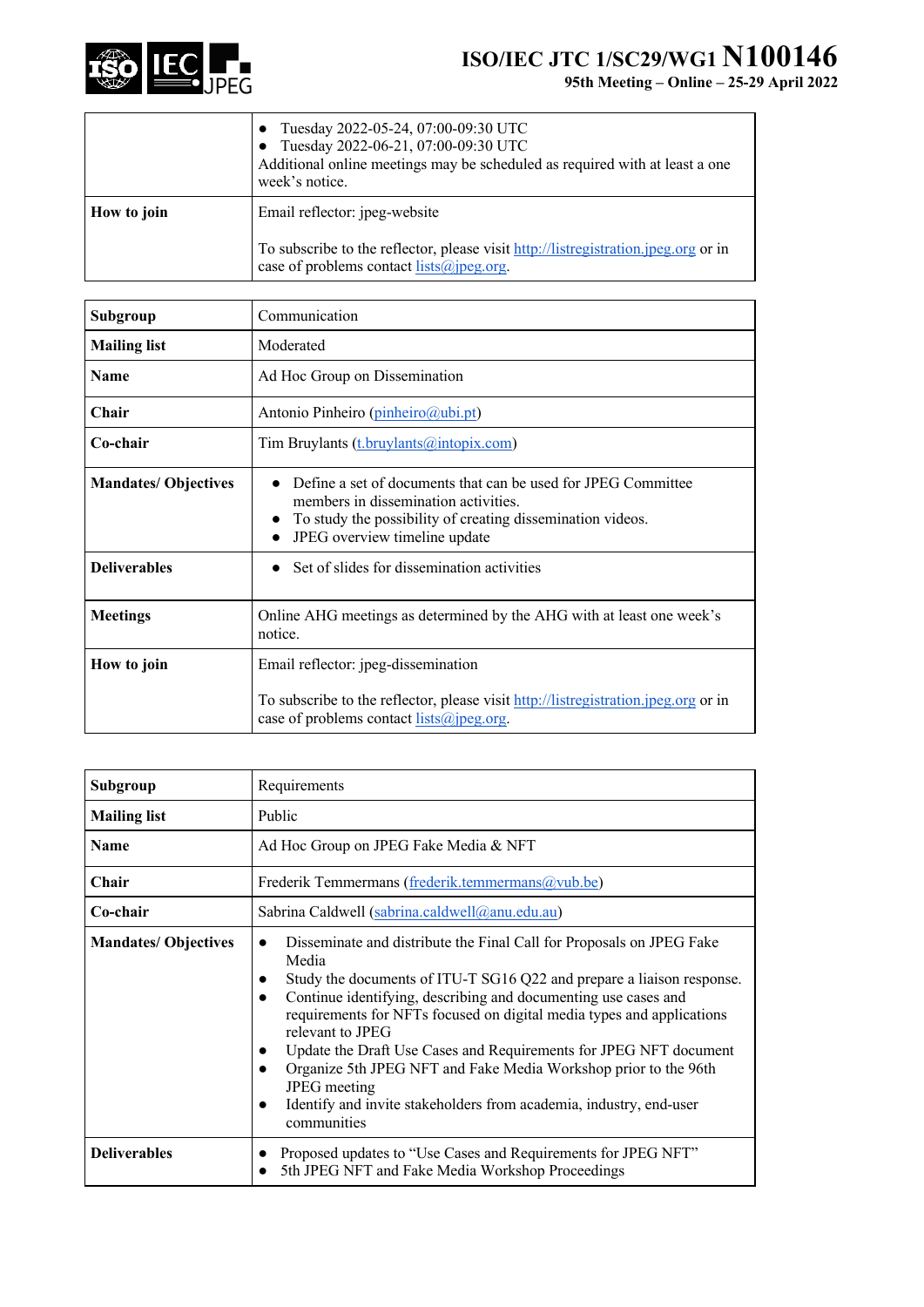

| <b>Meetings</b> | Online AHG meetings on the following dates:<br>Tuesday 2022-05-10: 06:00-08:00 UTC<br>Tuesday 2022-05-31: 13:00-15:00 UTC<br>Thursday 2022-06-30: 20:00-22:00 UTC<br>Additional online meetings may be scheduled as required with at least a one<br>week's notice. |
|-----------------|--------------------------------------------------------------------------------------------------------------------------------------------------------------------------------------------------------------------------------------------------------------------|
| How to join     | Email reflector: jpeg-fake-media<br>To subscribe to the reflector, please visit http://listregistration.jpeg.org or in<br>case of problems contact $lists(\omega)$ jpeg.org.                                                                                       |

| Subgroup                   | Requirements                                                                                                                                                                                                                                                                                                                                                                                                                                                                                                                                                                                                                                                                                 |
|----------------------------|----------------------------------------------------------------------------------------------------------------------------------------------------------------------------------------------------------------------------------------------------------------------------------------------------------------------------------------------------------------------------------------------------------------------------------------------------------------------------------------------------------------------------------------------------------------------------------------------------------------------------------------------------------------------------------------------|
| <b>Mailing list</b>        | Public                                                                                                                                                                                                                                                                                                                                                                                                                                                                                                                                                                                                                                                                                       |
| <b>Name</b>                | Ad Hoc Group on Digital Media Storage using DNA                                                                                                                                                                                                                                                                                                                                                                                                                                                                                                                                                                                                                                              |
| Chair                      | Marc Antonini (am@i3s.unice.fr)                                                                                                                                                                                                                                                                                                                                                                                                                                                                                                                                                                                                                                                              |
| Co-chair                   | Touradj Ebrahimi (touradj.ebrahimi@epfl.ch)                                                                                                                                                                                                                                                                                                                                                                                                                                                                                                                                                                                                                                                  |
| <b>Mandates/Objectives</b> | Improve "Use Cases and Requirements for DNA-based Media Storage"<br>$\bullet$<br>version 0.1 document<br>Improve the "JPEG DNA Common Test Conditions" version 0.2<br>$\bullet$<br>document including a description of an end-to-end workflow for image<br>storage using DNA that includes synthesizer/sequencer<br>Improve the "JPEG DNA Benchmark Codec" version 0.5 document<br>Carry out exploration experiments according to the CTC and produce a<br>$\bullet$<br>document describing the latter along with results<br>Explore carrying out an end-to-end wet lab experiment (including DNA<br>$\bullet$<br>synthesis)<br>Prepare an outreach video to explain DNA coding<br>$\bullet$ |
| <b>Deliverables</b>        | Proposed update to Use Cases and Requirements for DNA-based Media<br>$\bullet$<br>Storage version 0.1<br>Proposed update to JPEG DNA Common Test Conditions version 0.2<br>$\bullet$<br>Proposed update to JPEG DNA Benchmark Codec version 0.5<br>$\bullet$<br>Description of JPEG DNA exploration experiments and their results<br>$\bullet$<br>Promotional video explaining DNA coding                                                                                                                                                                                                                                                                                                    |
| <b>Meetings</b>            | Online AHG meetings as determined by the AHG with at least one week's<br>notice.                                                                                                                                                                                                                                                                                                                                                                                                                                                                                                                                                                                                             |
| How to join                | Email reflector: jpeg-dna<br>To subscribe to the reflector, please visit http://listregistration.jpeg.org or in<br>case of problems contact $lists(\omega)$ jpeg.org.                                                                                                                                                                                                                                                                                                                                                                                                                                                                                                                        |

| Subgroup                   | Requirements                                                                                                                       |
|----------------------------|------------------------------------------------------------------------------------------------------------------------------------|
| <b>Mailing list</b>        | Public                                                                                                                             |
| Name                       | Ad Hoc Group on JPEG AI                                                                                                            |
| <b>Chair</b>               | João Ascenso (joão ascenso $(a)$ lx.it.pt)                                                                                         |
| Co-chair                   | Elena Alshina (elena.alshina@huawei.com)                                                                                           |
| <b>Mandates/Objectives</b> | Coordinate the submission of proposals' bitstreams and decoded images<br>$\bullet$<br>and/or labels for the JPEG AI test datasets. |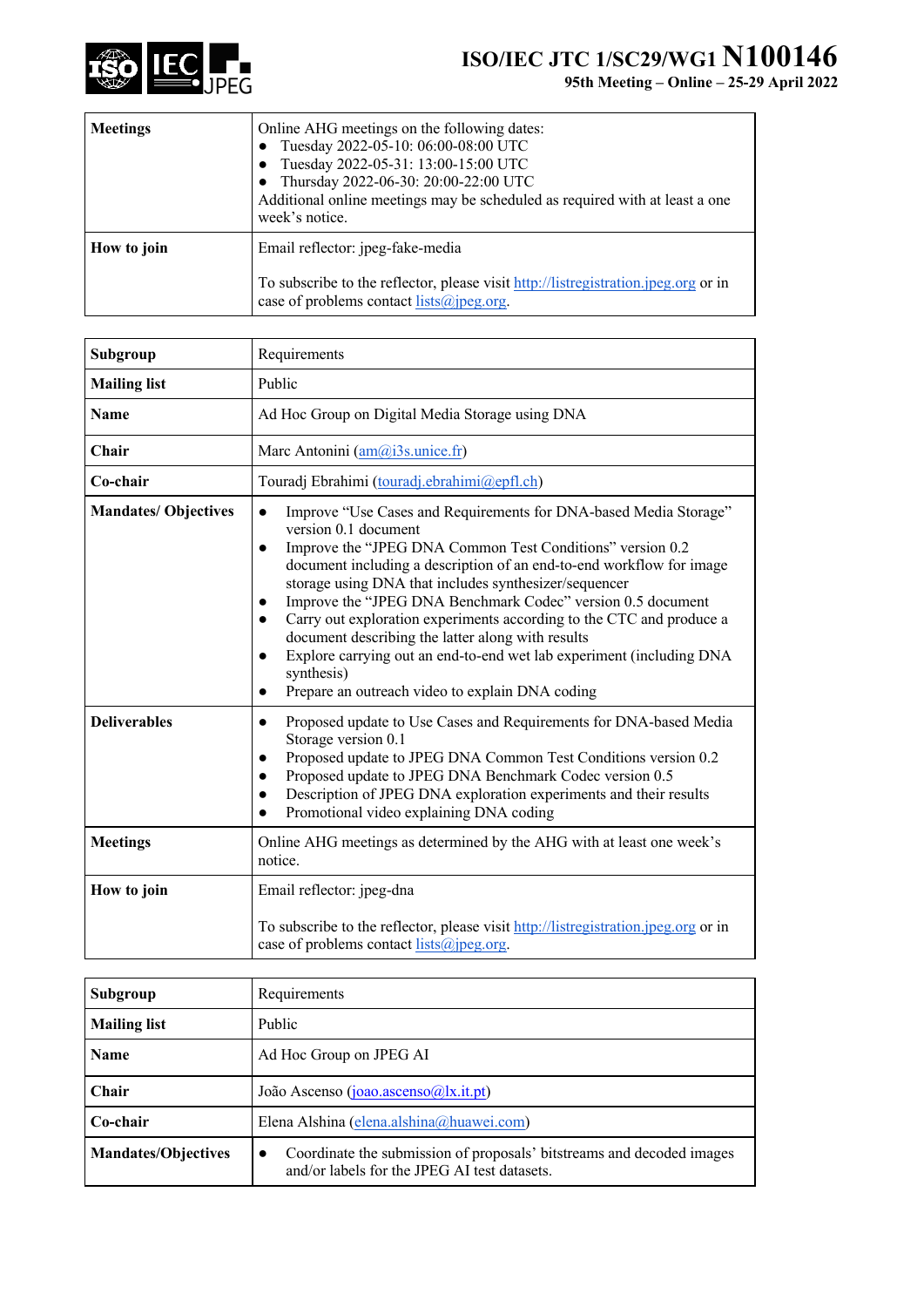

|                     | Objective and subjective evaluation of JPEG AI proposals along with the<br>selected anchors.<br>Perform the cross-check of all JPEG AI proposals.<br>Coordinate the submission of source code for the encoder, decoder,<br>training procedure and the proposal description. |
|---------------------|-----------------------------------------------------------------------------------------------------------------------------------------------------------------------------------------------------------------------------------------------------------------------------|
| <b>Deliverables</b> | Report on the objective evaluation of JPEG AI proposals<br>Report on the subjective evaluation of JPEG AI proposals<br>Report on the cross-check of JPEG AI proposals                                                                                                       |
| <b>Meetings</b>     | Online AHG meetings on the following dates:<br>Friday 2022-05-13, 13:00 - 15:30 UTC<br>Monday 2022-06-13, 13:00 - 15:30 UTC<br>Wednesday 2022-07-13, 13:00 - 15:30 UTC<br>Additional online meetings may be scheduled as required with at least one<br>week's notice.       |
| How to join         | Email reflector: jpeg-ai<br>To subscribe to the reflector, please visit http://listregistration.jpeg.org or in<br>case of problems contact $lists(\hat{a})$ jpeg.org.                                                                                                       |

| Subgroup                    | Requirements                                                                                                                                                                                                                                |
|-----------------------------|---------------------------------------------------------------------------------------------------------------------------------------------------------------------------------------------------------------------------------------------|
| <b>Mailing list</b>         | Public                                                                                                                                                                                                                                      |
| <b>Name</b>                 | Ad Hoc Group on JPEG Pleno Point Cloud                                                                                                                                                                                                      |
| Chair                       | Stuart Perry (stuart.perry@uts.edu.au)                                                                                                                                                                                                      |
| Co-chair                    | Luis Cruz (lcruz@deec.uc.pt)                                                                                                                                                                                                                |
| <b>Mandates/ Objectives</b> | Support proponents to the Call for Proposals<br>$\bullet$<br>Compute anchors for test dataset for the Call for Proposals<br>Manage and execute subjective assessment tests for the proposals<br>Compute objective metrics for the proposals |
| <b>Deliverables</b>         | Report on outcomes of subjective and objective tests for the Call for<br>Proposals                                                                                                                                                          |
| <b>Meetings</b>             | Online meetings will be scheduled in agreement as determined by the AHG with<br>at least one week's notice.                                                                                                                                 |
| How to join                 | Email reflector: jpeg-pointcloud                                                                                                                                                                                                            |
|                             | To subscribe to the reflector, please visit http://listregistration.jpeg.org or in<br>case of problems contact $lists(\hat{a})$ jpeg.org.                                                                                                   |

| Subgroup                   | Requirements                                                                                                                      |
|----------------------------|-----------------------------------------------------------------------------------------------------------------------------------|
| <b>Mailing list</b>        | Public                                                                                                                            |
| <b>Name</b>                | Ad Hoc Group on JPEG GMIS                                                                                                         |
| Chair                      | Oh-Jin Kwon (ojkwon@sejong.ac.kr)                                                                                                 |
| Co-chair                   | Jon Sneyers (jon@cloudinary.com)                                                                                                  |
| <b>Mandates/Objectives</b> | Continue refining the GMIS Use Cases and Requirements<br>$\bullet$<br>Update sample sets of images for each use case<br>$\bullet$ |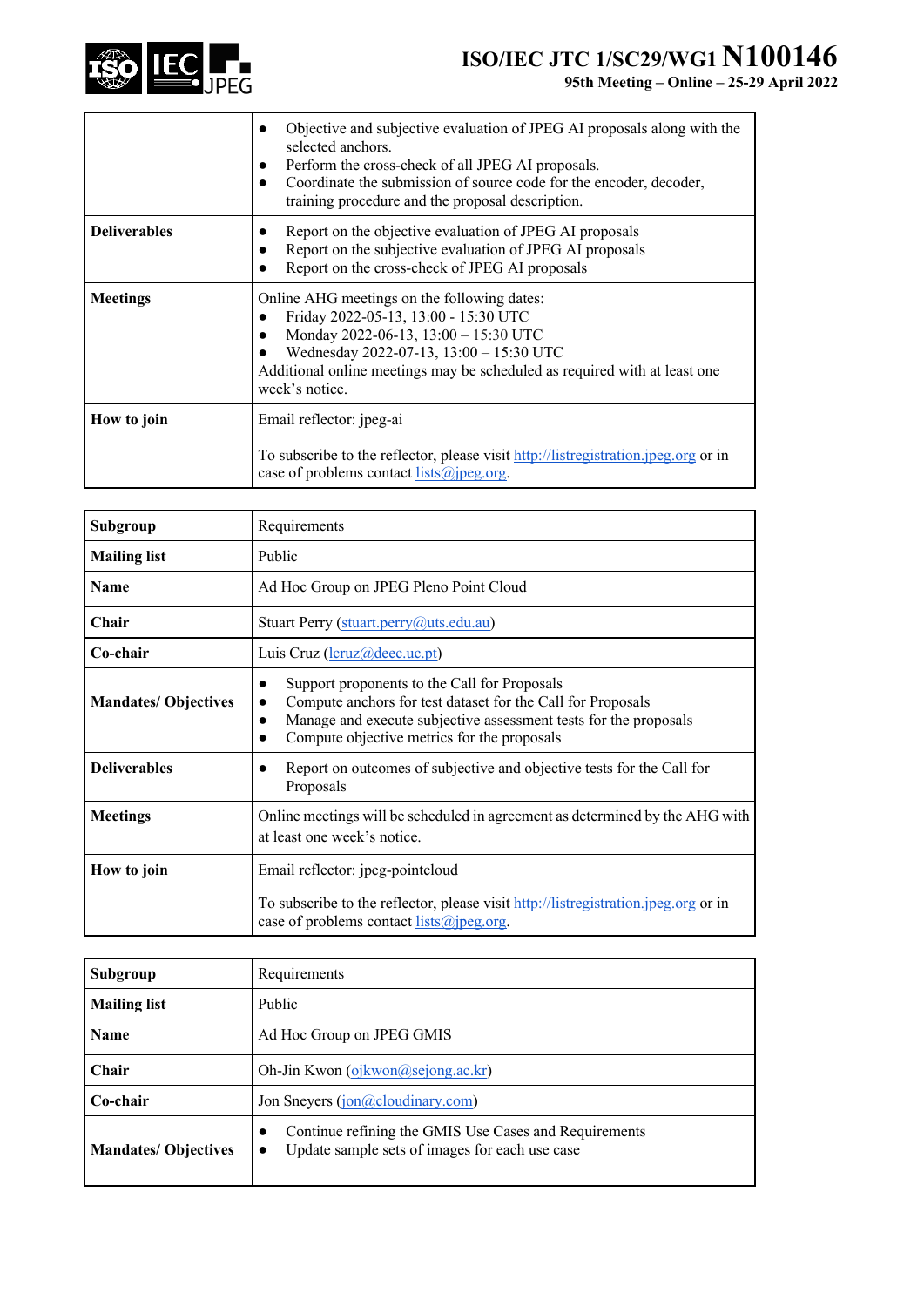

|                     | Update the draft CTC for evaluating the performance of anchors and other<br>solutions<br>Complete Exploration Study 2 for GMIS                                                                                           |
|---------------------|--------------------------------------------------------------------------------------------------------------------------------------------------------------------------------------------------------------------------|
| <b>Deliverables</b> | Proposed updates to "Second Draft Use Cases and Requirements for<br>JPEG GMIS" document<br>Sample sets of images for each use case<br>Updated CTC document<br>Results of Exploration Study 2 for GMIS                    |
| <b>Meetings</b>     | Online AHG meetings on the following dates:<br>Tuesday 2022-06-07: 13:00-14:00 UTC<br>Tuesday 2022-07-12: 13:00-14:00 UTC<br>Additional online meetings may be scheduled as required with at least one<br>week's notice. |
| How to join         | Email reflector: jpeg-gmis<br>To subscribe to the reflector, please visit http://listregistration.jpeg.org or in<br>case of problems contact $lists(\hat{a})$ jpeg.org.                                                  |

| Subgroup                    | Requirements                                                                                                                                                                                                                                                                |
|-----------------------------|-----------------------------------------------------------------------------------------------------------------------------------------------------------------------------------------------------------------------------------------------------------------------------|
| <b>Status</b>               | Public                                                                                                                                                                                                                                                                      |
| <b>Name</b>                 | Ad Hoc Group on Image Quality Assessment                                                                                                                                                                                                                                    |
| Chair                       | Evgeniy Upenik (evgeniy.upenik@huawei.com)                                                                                                                                                                                                                                  |
| Co-chair                    | Michela Testolina (michela.testolina@epfl.ch)                                                                                                                                                                                                                               |
| <b>Mandates/ Objectives</b> | Organize the Workshop on Image Quality Assessment.<br>$\bullet$<br>Produce the "Final Call for Contributions on Subjective Image Quality<br>$\bullet$<br>Assessment".<br>Update the "Use Cases and Requirements for Image Quality Assessment<br>$\bullet$<br>2.0" document. |
| <b>Deliverables</b>         | Proposed Final Call for Contributions on Subjective Image Quality<br>$\bullet$<br>Assessment"<br>Use Cases and Requirements for Image Quality Assessment 3.0<br><b>Workshop Proceedings</b>                                                                                 |
| Meetings                    | Online AHG meeting on the following date:<br>Tuesday 2022-05-17, 13.00-15.00 UTC<br>Additional online meetings may be scheduled in agreement as determined by<br>the AHG with at least one week's notice.                                                                   |
| How to join                 | E-mail reflector: jpeg-aic<br>To subscribe to the reflector, please visit http://listregistration.jpeg.org or in<br>case of problems contact $lists(\hat{a})$ jpeg.org.                                                                                                     |

| Subgroup            | Plenoptic Coding and Quality                 |
|---------------------|----------------------------------------------|
| <b>Mailing list</b> | Public                                       |
| <b>Name</b>         | Ad Hoc Group on JPEG Pleno Light Field       |
| Chair               | Carla Pagliari (carla@ime.eb.br)             |
| Co-chair            | Saeed Mahmoudpour (saeed.mahmoudpour@vub.be) |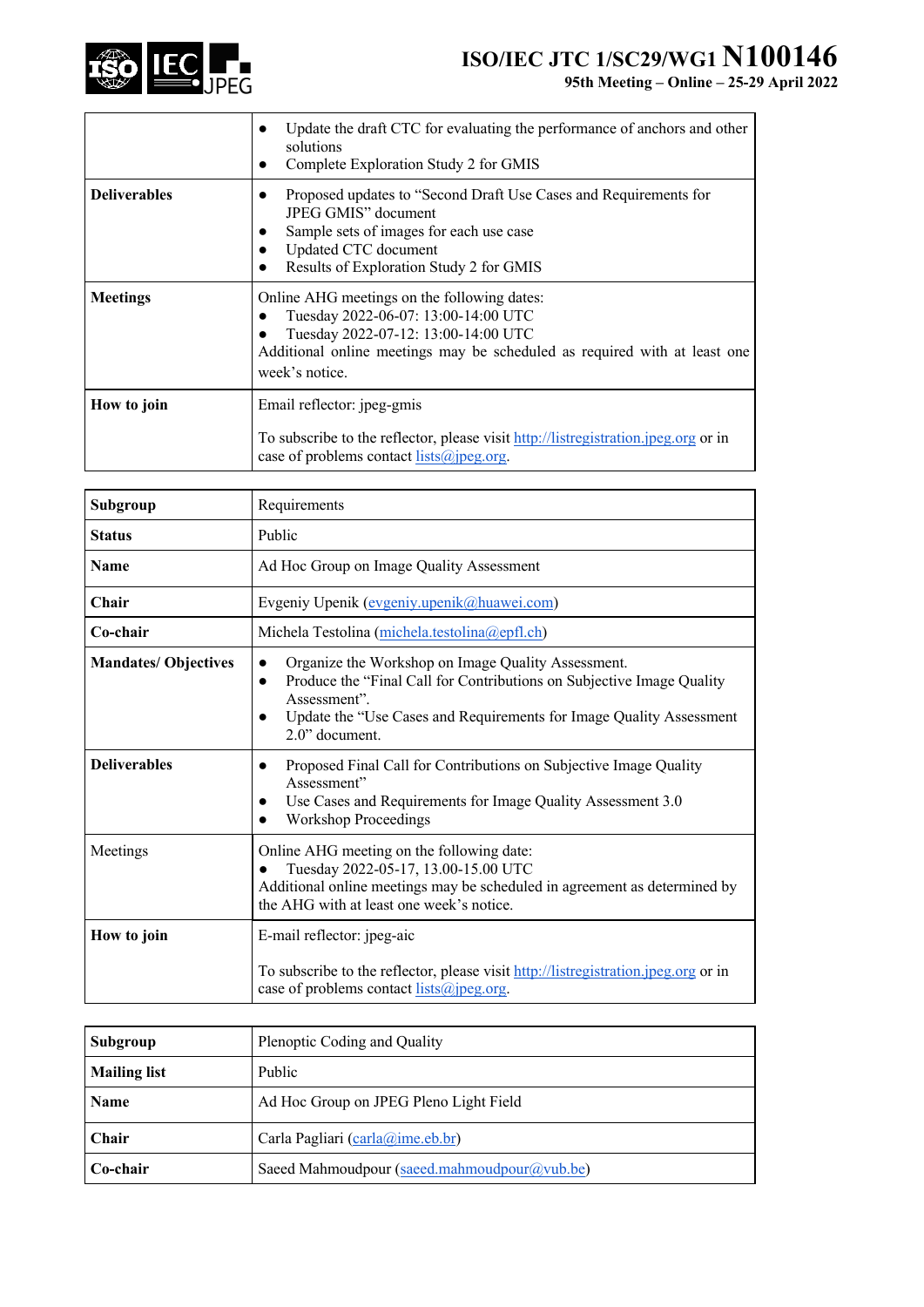

| <b>Mandates/Objectives</b> | Update JPEG Pleno Use Cases and Requirements for Light Field Quality<br>$\bullet$<br>Assessment<br>Review of Light Field Quality Assessment v1.0<br>Prepare JPEG Pleno Final Call for Contributions on Subjective Light<br><b>Field Quality Assessment</b><br>Organize workshop on learning-based light field coding<br>Study use cases and requirements for learning-based light field coding<br>Produce DOCR and study text for IS JPEG 2000 Part 17                                           |
|----------------------------|--------------------------------------------------------------------------------------------------------------------------------------------------------------------------------------------------------------------------------------------------------------------------------------------------------------------------------------------------------------------------------------------------------------------------------------------------------------------------------------------------|
| <b>Deliverables</b>        | Updated JPEG Pleno Use Cases and Requirements for Light Field<br>٠<br><b>Quality Assessment</b><br>Updated text of Light Field Quality Assessment v1.0<br>$\bullet$<br>Proposed text for JPEG Pleno Final Call for Contributions on Subjective<br><b>Light Field Quality Assessment</b><br>Workshop on learning-based light field coding and associated<br>proceedings<br>Draft use cases and requirements for learning-based light field coding<br>DOCR and study text for IS JPEG 2000 Part 17 |
| <b>Meetings</b>            | Online AHG meetings will be decided by doodle poll with at least one week's<br>notice.                                                                                                                                                                                                                                                                                                                                                                                                           |
| How to join                | Email reflector: jpeg-lightfield<br>To subscribe to the reflector, please visit http://listregistration.jpeg.org or in<br>case of problems contact $lists(\hat{a})$ jpeg.org.                                                                                                                                                                                                                                                                                                                    |

| Subgroup                    | Plenoptic Coding and Quality                                                                                                                                                                                                                                                                                                                            |
|-----------------------------|---------------------------------------------------------------------------------------------------------------------------------------------------------------------------------------------------------------------------------------------------------------------------------------------------------------------------------------------------------|
| <b>Mailing list</b>         | Public                                                                                                                                                                                                                                                                                                                                                  |
| <b>Name</b>                 | Ad Hoc Group on JPEG Pleno Holography                                                                                                                                                                                                                                                                                                                   |
| Chair                       | Kwan-Jung Oh (kjoh@etri.re.kr)                                                                                                                                                                                                                                                                                                                          |
| Co-chair                    | Peter Schelkens (Peter.Schelkens@vub.be)                                                                                                                                                                                                                                                                                                                |
| <b>Mandates/ Objectives</b> | Manage and execute Core Experiment 3 as contained in WG1N100192<br>$\bullet$<br>Update Common Test Conditions document and associated CTC software<br>$\bullet$<br>Maintain Verification Model Software<br>$\bullet$<br><b>Update Working Draft</b><br>$\bullet$                                                                                        |
| <b>Deliverables</b>         | Report on Core Experiment 3<br>$\bullet$<br>Proposed updates to Common Test Conditions document and associated<br>$\bullet$<br>CTC software<br>Updated Verification Model Software<br>Study text for updated Working Draft                                                                                                                              |
| <b>Meetings</b>             | Online AHG meetings on the following dates:<br>Wednesday 2022-05-11<br>$\bullet$<br>Thursday 2022-06-02<br>$\bullet$<br>Thursday 2022-06-23<br>$\bullet$<br>Wednesday 2022-07-06<br>Thursday 2022-07-21<br>The meeting times will be decided by doodle poll.<br>Additional online meetings as determined by the AHG with at least one week's<br>notice. |
| How to join                 | Email reflector: jpeg-holo                                                                                                                                                                                                                                                                                                                              |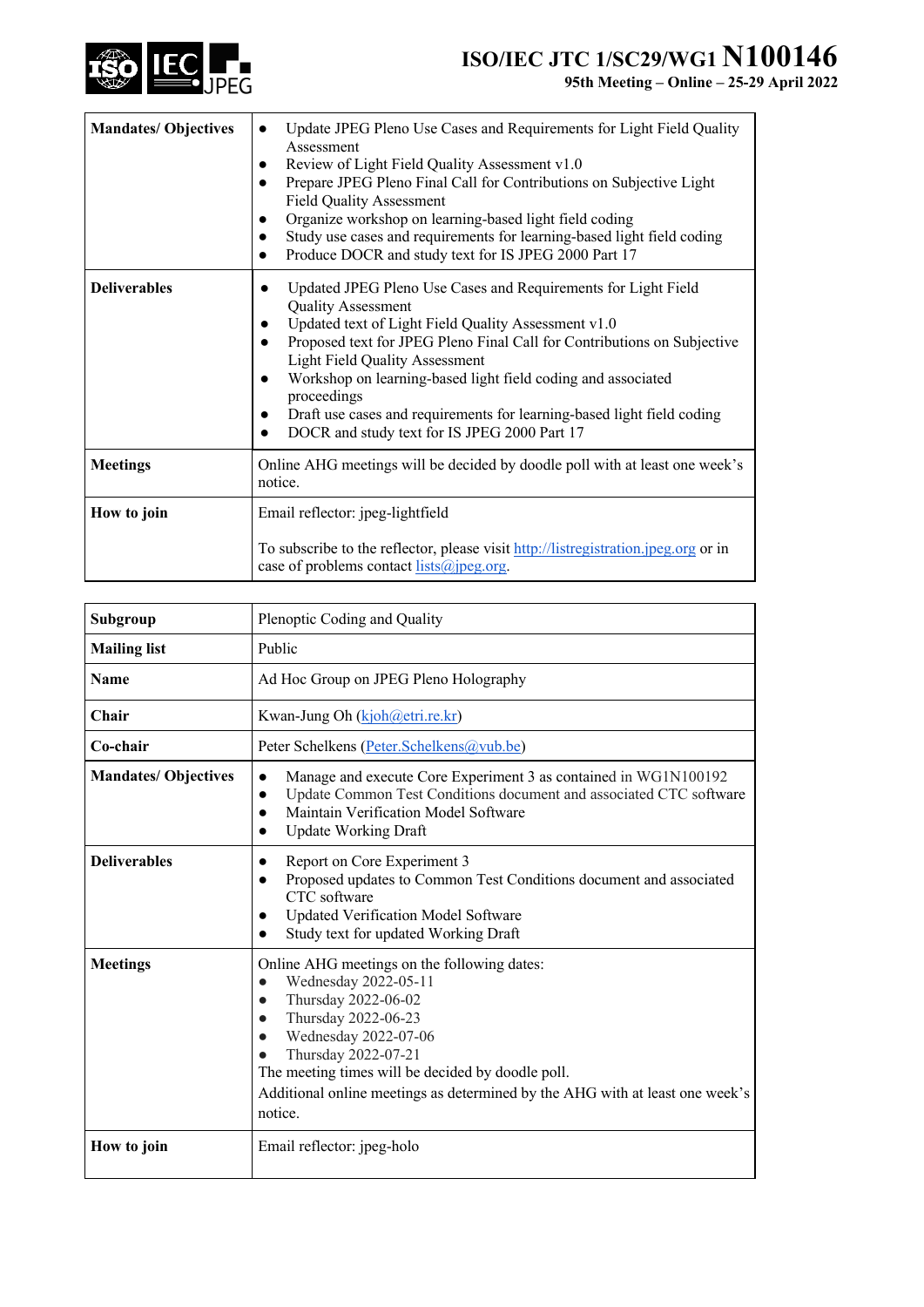

| To subscribe to the reflector, please visit http://listregistration.jpeg.org or in<br>$\vert$ case of problems contact $\frac{\text{lists}(\hat{\omega})\text{peg.org}}{\text{length}}$ |
|-----------------------------------------------------------------------------------------------------------------------------------------------------------------------------------------|
|-----------------------------------------------------------------------------------------------------------------------------------------------------------------------------------------|

| Subgroup                    | Image Coding and Quality                                                                                                                                                                                                                                                                                                                                                                                                                                                                                                                                         |
|-----------------------------|------------------------------------------------------------------------------------------------------------------------------------------------------------------------------------------------------------------------------------------------------------------------------------------------------------------------------------------------------------------------------------------------------------------------------------------------------------------------------------------------------------------------------------------------------------------|
| <b>Mailing list</b>         | Public                                                                                                                                                                                                                                                                                                                                                                                                                                                                                                                                                           |
| <b>Name</b>                 | Ad Hoc Group on JPEG 2000                                                                                                                                                                                                                                                                                                                                                                                                                                                                                                                                        |
| Chair                       | Pierre-Anthony Lemieux (pal@sandflow.com)                                                                                                                                                                                                                                                                                                                                                                                                                                                                                                                        |
| Co-chair                    | David Taubman (d.taubman@unsw.edu.au)                                                                                                                                                                                                                                                                                                                                                                                                                                                                                                                            |
| <b>Mandates/ Objectives</b> | Maintain HTJ2K GitLab repositories<br>$\bullet$<br>Refine white paper on "HTJ2K performance on laptop/desktop PCs"<br>$\bullet$<br>Prepare a brief overview of JPEG 2000 (ideally 1 slide plus backup slides)<br>$\bullet$<br>to be incorporated in the JPEG dissemination slide deck<br>Study results of Core Experiment 1 on ISO/IEC 15444-4 3ED and<br>$\bullet$<br>propose revised conformance bounds to incorporated in a new edition of<br>the document<br>Finalize DoCR on DIS ballot on 15444-8 2ED<br>$\bullet$<br>Finalize IS 15444-8 2ED<br>$\bullet$ |
| <b>Deliverables</b>         | HTJ2K GitLab repositories<br>$\bullet$<br>White paper on "HTJ2K performance on laptop/desktop PCs"<br>$\bullet$<br>Slides presenting a brief overview of JPEG 2000<br>$\bullet$<br>Report on proposed revised conformance bounds for ISO/IEC 15444-4<br>$\bullet$<br>3ED<br>DoCR on DIS ballot on 15444-8 2ED<br>$\bullet$<br>IS 15444-8 2ED<br>$\bullet$                                                                                                                                                                                                        |
| <b>Meetings</b>             | Online interim meetings as determined by the AHG with at least one week's<br>notice.                                                                                                                                                                                                                                                                                                                                                                                                                                                                             |
| How to join                 | Email reflector: jpeg-htj2k<br>To subscribe to the reflector, please visit http://listregistration.jpeg.org or in<br>case of problems contact <i>lists@jpeg.org</i> .                                                                                                                                                                                                                                                                                                                                                                                            |

| Subgroup                    | Image Coding and Quality                                                                                                                                                                                                                                                                                                                                 |
|-----------------------------|----------------------------------------------------------------------------------------------------------------------------------------------------------------------------------------------------------------------------------------------------------------------------------------------------------------------------------------------------------|
| <b>Mailing list</b>         | Moderated                                                                                                                                                                                                                                                                                                                                                |
| <b>Name</b>                 | Ad Hoc Group on JPEG XS                                                                                                                                                                                                                                                                                                                                  |
| Chair                       | Tim Bruylants (t.bruylants@intopix.com)                                                                                                                                                                                                                                                                                                                  |
| Co-chair                    | Thomas Richter (thomas.richter@iis.fraunhofer.de)                                                                                                                                                                                                                                                                                                        |
| <b>Mandates/ Objectives</b> | Perform Core Experiment 1 as specified in WG1N100187<br>Continue Exploration Study 1 as specified in WG1N100092<br>$\bullet$<br>Prepare draft for Core Experiment 2<br>Work on draft of the White Paper describing XS Bayer coding tools<br>Prepare DOCR for ISO/IEC 21122-2/DAMD1 and draft AMD text<br>Collect additional content for CE1, ES1 and CE2 |
| <b>Deliverables</b>         | Results of Core Experiment 1<br>Results of Exploration Study 1<br>$\bullet$<br>Draft of Core Experiment 2<br>Draft of DOCR for ISO/IEC 21122-2/DAMD1 and draft of AMD1 text                                                                                                                                                                              |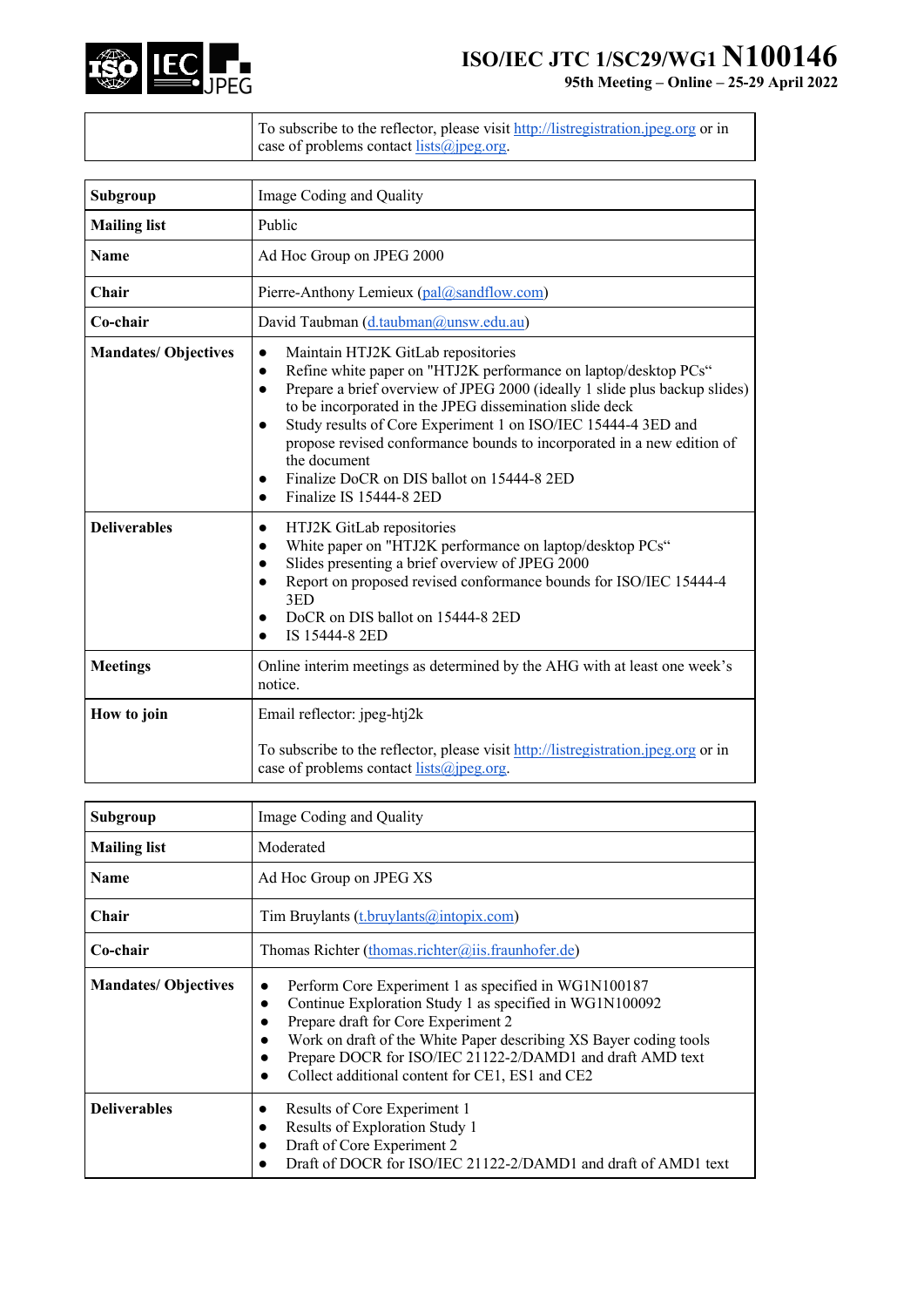

|                 | Proposed update of the White Paper on XS Bayer coding tools<br>$\bullet$                                                                                                                                                                                                                                                                   |
|-----------------|--------------------------------------------------------------------------------------------------------------------------------------------------------------------------------------------------------------------------------------------------------------------------------------------------------------------------------------------|
| <b>Meetings</b> | Online AHG meetings on the following dates<br>Thursday 2022-05-19, 7:00-8:00 UTC<br>Thursday 2022-06-02, 7:00-8:00 UTC<br>Thursday 2022-06-16, 7:00-8:00 UTC<br>Thursday 2022-06-30, 7:00-8:00 UTC<br>Thursday 2022-07-14, 7:00-10:00 UTC<br>Additional online meetings may be scheduled as required with at least a one<br>week's notice. |
| How to join     | Email reflector: jpeg-xs<br>To subscribe to the reflector, please visit http://listregistration.jpeg.org or in<br>case of problems contact lists@jpeg.org.                                                                                                                                                                                 |

| Subgroup                    | Image Coding and Quality                                                                                                                                                                                                                                                       |
|-----------------------------|--------------------------------------------------------------------------------------------------------------------------------------------------------------------------------------------------------------------------------------------------------------------------------|
| <b>Mailing list</b>         | Public                                                                                                                                                                                                                                                                         |
| <b>Name</b>                 | Ad Hoc Group on JPEG XL                                                                                                                                                                                                                                                        |
| Chair                       | Jon Sneyers (jon@cloudinary.com)                                                                                                                                                                                                                                               |
| Co-chair                    | Jyrki Alakuijala (jyrki@google.com)                                                                                                                                                                                                                                            |
| <b>Mandates/ Objectives</b> | Maintenance of reference software<br>Prepare updated White Paper<br>$\bullet$<br>Prepare study text of WD of ISO/IEC 18181-2 2nd edition<br>Check status of IANA registration of image/jxl<br>Prepare website updates<br>Study requirements for fixed-point support in 18181-1 |
| <b>Deliverables</b>         | Updated reference software<br>Proposed updated White Paper<br>Study text of WD of ISO/IEC 18181-2 2nd edition<br>Report on the support for fixed-point in 18181-1                                                                                                              |
| <b>Meetings</b>             | Online AHG meetings on the following dates<br>Tuesday 2022-05-24, 15:00-16:00 UTC on the White Paper<br>Additional online meetings may be scheduled as required with at least a one<br>week's notice.                                                                          |
| How to join                 | Email reflector: jpeg-xl<br>To subscribe to the reflector, please visit http://listregistration.jpeg.org or in<br>case of problems contact lists@jpeg.org.                                                                                                                     |

| Subgroup                   | Image Coding and Quality                                                                                                                                         |
|----------------------------|------------------------------------------------------------------------------------------------------------------------------------------------------------------|
| <b>Mailing list</b>        | Public                                                                                                                                                           |
| <b>Name</b>                | Ad Hoc Group on JPEG XT and JPEG Reference software                                                                                                              |
| Chair                      | Thomas Richter (thomas.richter@iis.fraunhofer.de)                                                                                                                |
| Co-chair                   | Junichi Hara (waver.jp@outlook.com)                                                                                                                              |
| <b>Mandates/Objectives</b> | Investigate defect report on ISO/IEC 18477-4 and ISO/IEC 18477-5<br>$\bullet$<br>Study necessary action in accordance with the above defect reports<br>$\bullet$ |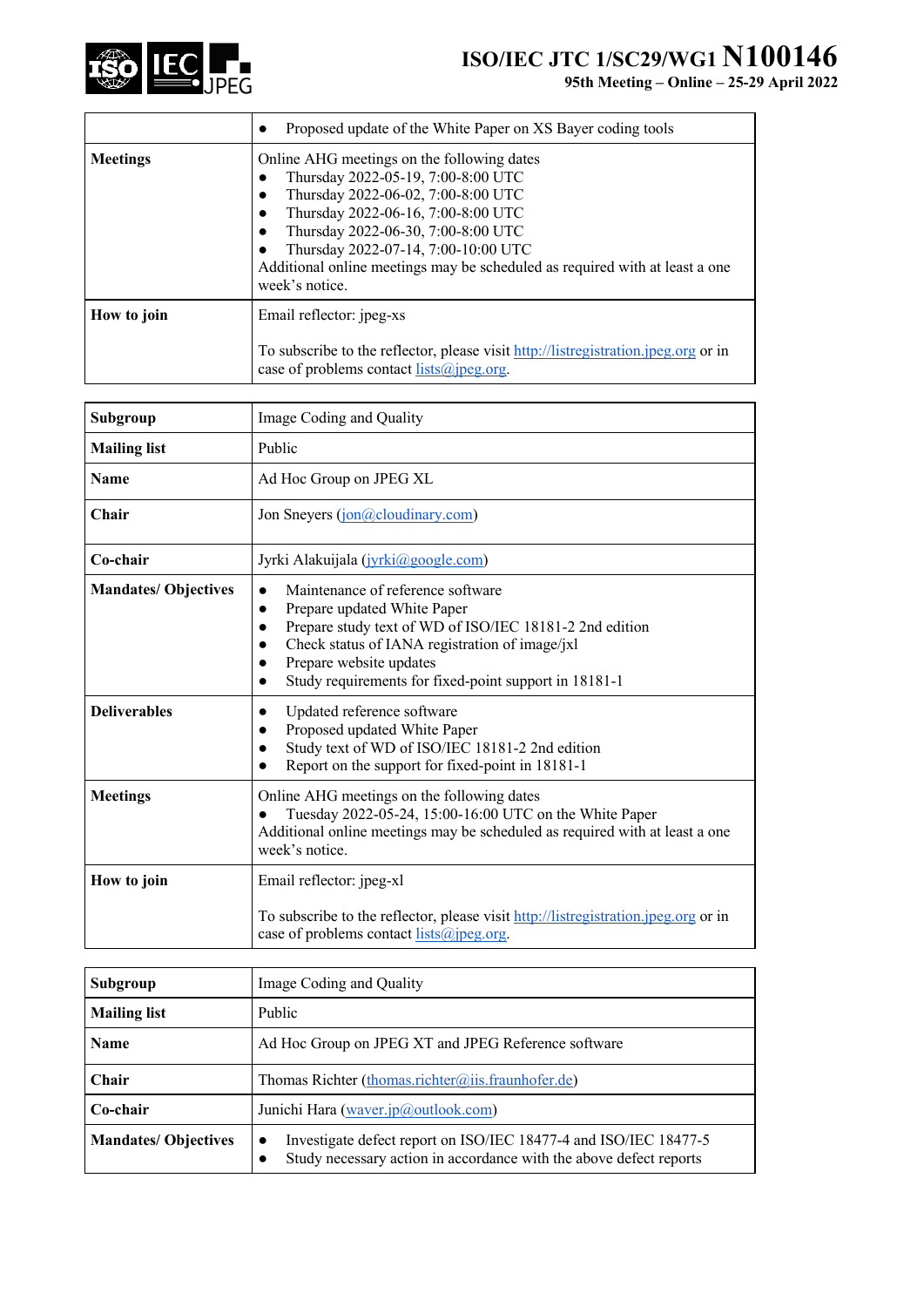

|                     | Depending on the outcome of the discussion, create WD 18477-3/-4/-5<br>2ED<br>Check for updates of the reference software implementations<br>Create candidate text for WD 10918-73ED<br>Create candidate text for WD 10918-4 2ED |
|---------------------|----------------------------------------------------------------------------------------------------------------------------------------------------------------------------------------------------------------------------------|
| <b>Deliverables</b> | WD of $18477 - 3/ - 4/ - 5$ 2ED as necessary<br>WD of 10918-73ED<br>WD of 10918-4 2ED                                                                                                                                            |
| <b>Meetings</b>     | Online AHG meetings on the following dates<br>Wednesday 2022-05-25 12:00.13:00 UTC on 18477-3<br>Additional online meetings may be scheduled as required with at least one<br>week's notice.                                     |
| How to join         | Email reflector: jpeg-reference<br>To subscribe to the reflector, please visit http://listregistration.jpeg.org or in<br>case of problems contact $lists(\omega)$ jpeg.org.                                                      |

| Subgroup                   | Systems & Integration                                                                                                                                                                                                                                                                                                                                                                                                                                                                                                                                                                                                                    |
|----------------------------|------------------------------------------------------------------------------------------------------------------------------------------------------------------------------------------------------------------------------------------------------------------------------------------------------------------------------------------------------------------------------------------------------------------------------------------------------------------------------------------------------------------------------------------------------------------------------------------------------------------------------------------|
| <b>Mailing list</b>        | Public                                                                                                                                                                                                                                                                                                                                                                                                                                                                                                                                                                                                                                   |
| <b>Name</b>                | Ad Hoc Group on JPEG Systems                                                                                                                                                                                                                                                                                                                                                                                                                                                                                                                                                                                                             |
| Chair                      | Leonard Rosenthol (lrosenth@adobe.com)                                                                                                                                                                                                                                                                                                                                                                                                                                                                                                                                                                                                   |
| Co-chair                   | Frederik Temmermans (frederik.temmermans@vub.be)                                                                                                                                                                                                                                                                                                                                                                                                                                                                                                                                                                                         |
| <b>Mandates/Objectives</b> | Prepare AG4 Workshop on Systems<br>$\bullet$<br>Update JPEG Systems White Paper<br>$\bullet$<br>Draft new Use Cases and Requirements for JUMBF Extensions<br>$\bullet$<br>Writing specifications for IANA registration of JUMBF media type for<br>$\bullet$<br>usage as standalone file as part of 19566-5<br>Update WD2 of ISO/IEC 19566-9<br>$\bullet$<br>Prepare text for JLINK and JPEG Snack for the JPEG website<br>$\bullet$<br>Discuss scope and conformance testing data for reference software<br>$\bullet$<br>Review ballot results of 19566-7 JLINK<br>$\bullet$<br>Review ballot results of 19566-8 JPEG Snack<br>$\bullet$ |
| <b>Deliverables</b>        | Proposed draft of JPEG Systems White Paper<br>$\bullet$<br>Proposed draft Use Cases and Requirements for JUMBF Extensions<br>$\bullet$<br>Proposed draft specification for media type registration<br>$\bullet$<br>Proposed draft DTR of ISO/IEC 19566-9<br>$\bullet$<br>Text for website wrt to JLINK and JPEG Snack<br>$\bullet$<br>Proposed DOCR for 19566-7 JLINK<br>$\bullet$<br>Proposed IS text for 19566-7 JLINK<br>$\bullet$<br>Proposed DOCR for 19566-8 JPEG Snack<br>$\bullet$<br>Proposed FDIS text for 19566-8 JPEG Snack<br>$\bullet$                                                                                     |
| <b>Meetings</b>            | Online AHG meetings on the following dates:<br>Thursday, 2022-05-19, 14:00 - 16:00 UTC, on AG4 Workshop, JPEG<br>$\bullet$<br>Systems White Paper, JUMBF Extensions, IANA reg, TR 19566-9,<br>reference software<br>Thursday, 2022-06-22, 08:00 - 10:00 UTC, on JPEG Systems White<br>$\bullet$<br>Paper, JUMBF Extensions, IANA reg, TR 19566-9, reference software<br>Friday, 2022-07-22, 05:00 - 07:00 UTC, on JPEG Snack and JLINK<br>Additional online meetings may be scheduled as required with at least a one<br>week's notice.                                                                                                  |